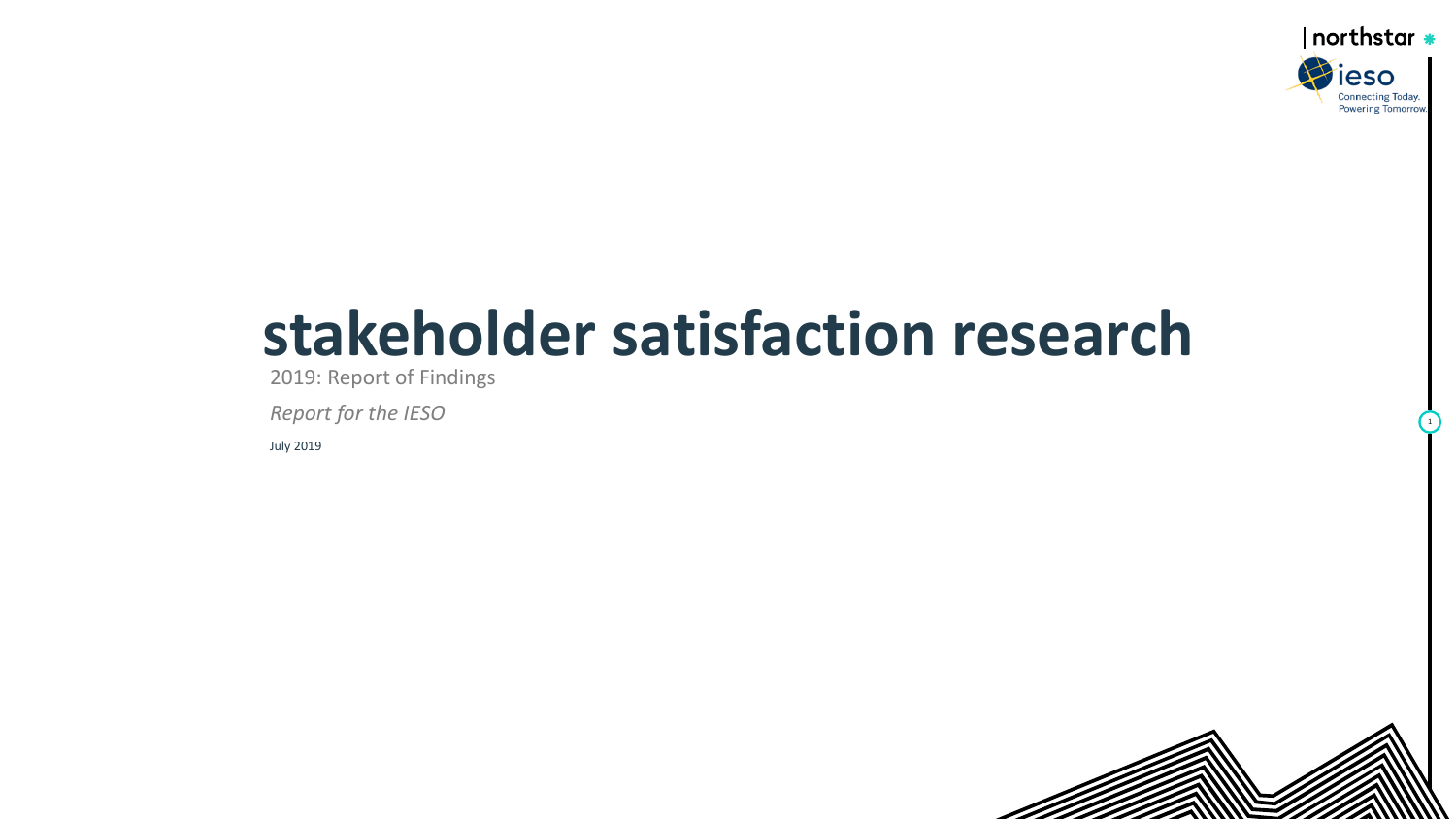

## **background**

The IESO engages with a diverse set of stakeholders ranging from generators to local distribution companies to non -government organizations.

While diverse in nature, there is a need to understand and measure the performance of the customer/stakeholder initiatives and track those results over time. As such, the IESO commissioned Northstar as its research partner to engage with relevant customers/stakeholders and inform internal executives over the course of the contract on the success of its engagement activities.

To respond this need, Northstar designed a multi -phased, multi -modal approach, a combination of quantitative and qualitative engagements with IESO customers/stakeholders.

This quantitative research in 2019 sampled seven key customer groups - Generators, Distributors/Transmitters, Importers/Exporters, Large Consumers, Indigenous Communities, Emerging Technologies and a mixed sub -group of 'Other' Interested Stakeholders - to compare with the 2016, 2017, and 2018 findings. Indigenous communities and emerging technologies were new groups added in 2018.

The following results are based on phone interviews conducted between June 3 and July 5, 2019.



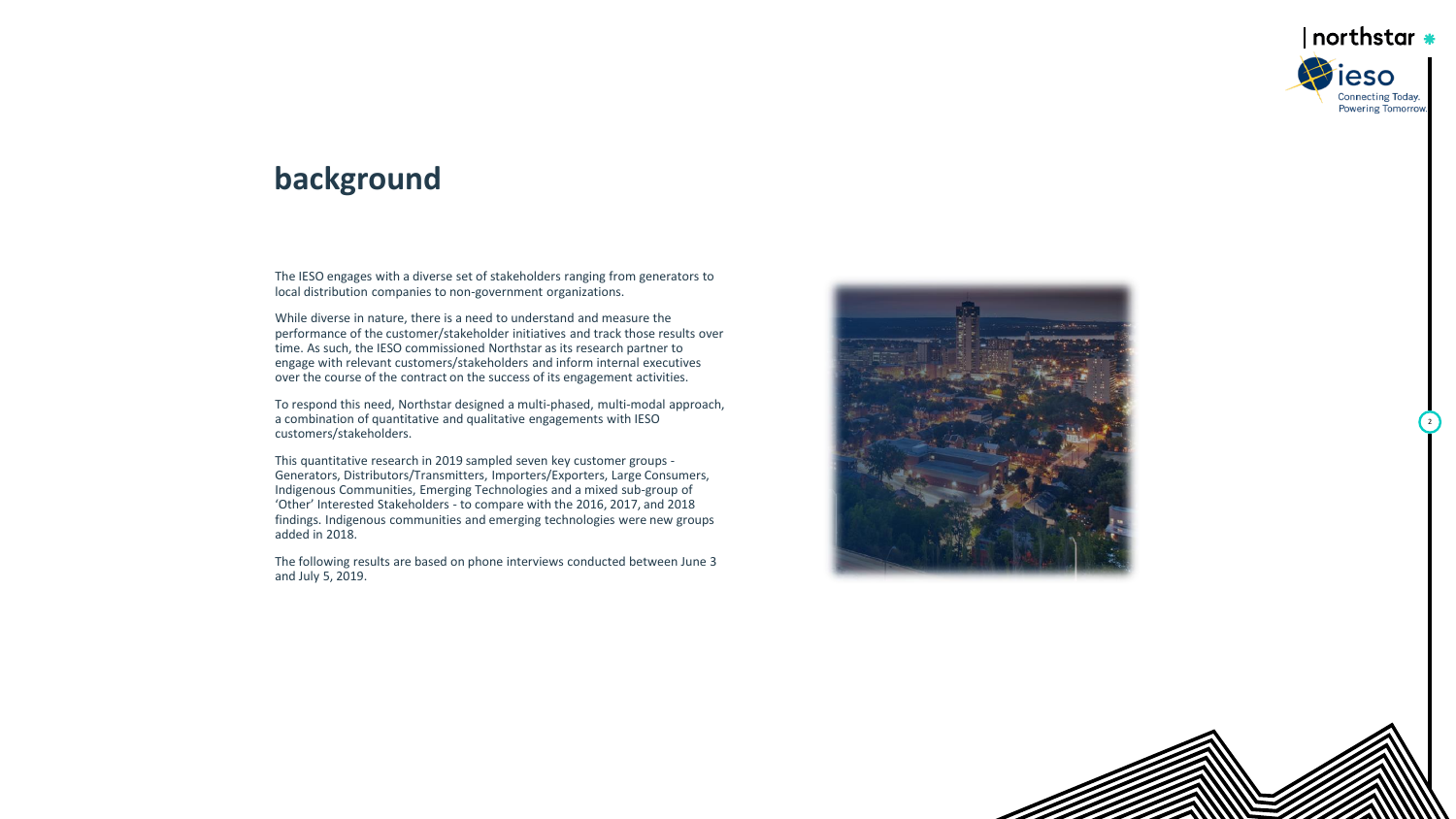

## **research objectives**

More specifically, this 2019 research was designed to:

• Track a number of metrics (including three index scores) critical to the IESO organization including:

- Satisfaction with the IESO;
- Satisfaction with the IESO's engagement process;
	- Relevance of the IESO's engagement process;
	- Performance on each of the IESO's engagement process objectives;
- IESO's communication channel awareness, use and effectiveness;

• Measure satisfaction as per the index based on the key drivers to satisfaction that can be tracked over time;



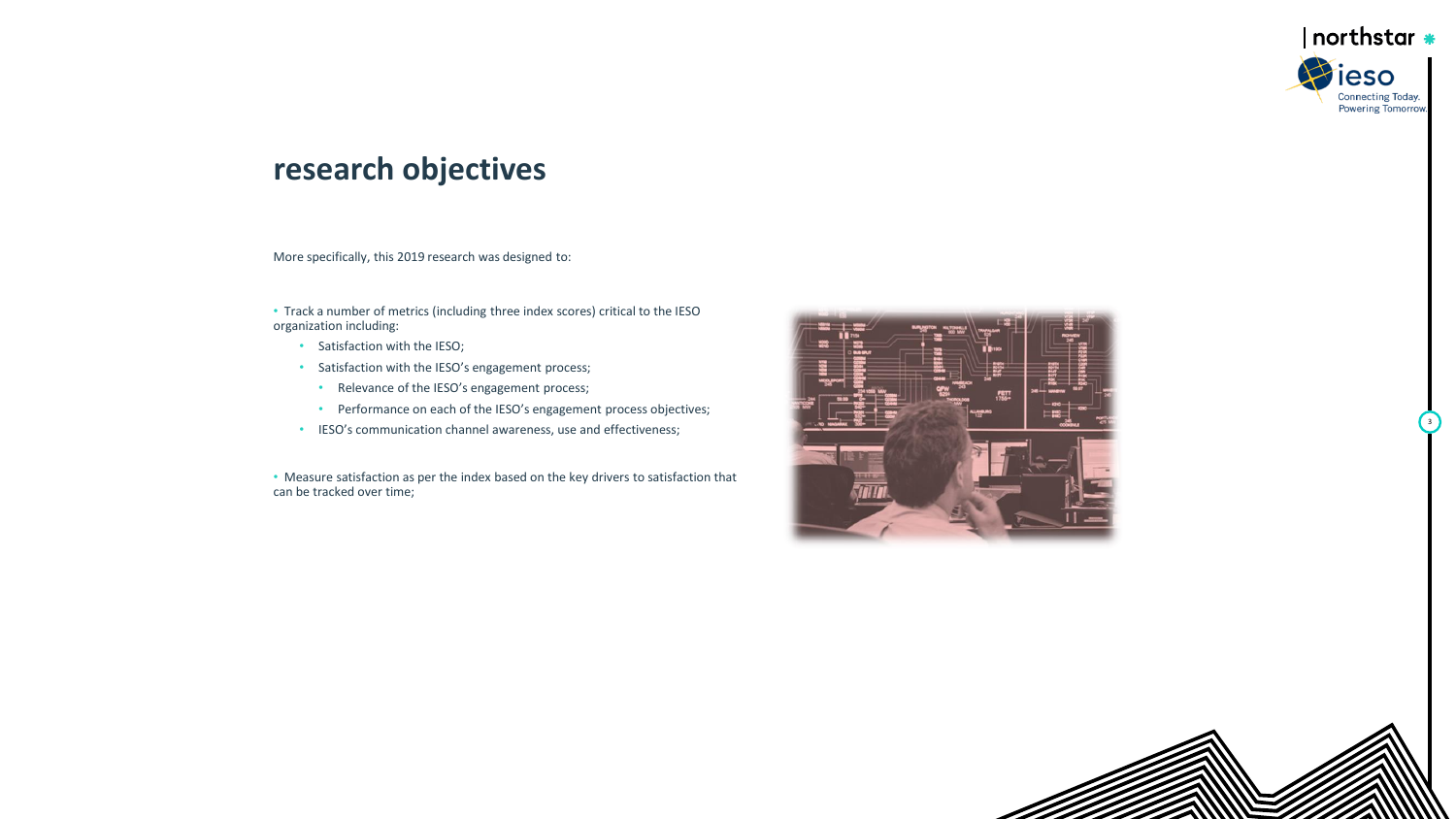#### $|$  northstar  $\ast$ ieso **Connecting Today. Powering Tomorrow**

4

## **methodology**

- Northstar employed a telephone methodology and conducted interviews with customers/stakeholders from June 3-July 5, 2019
	- The average interview length was under 20 minutes.
- All study participants were sourced from IESO customer lists, each of which had been in recent contact with the IESO.
	- We monitored field completion rates to ensure they were proportioned to sample, and structured to be representative of available records in the customer lists provided.

|                                            | <b>TOTAL</b> | Electricity<br>Generators | Distributors/<br><b>Transmitters</b> | Importers/<br><b>Exporters</b> | Large<br><b>Consumers</b> | Indigenous<br><b>Communities</b> | Emerging<br>Technologies | Other<br>Interested<br><b>Stakeholders</b> |
|--------------------------------------------|--------------|---------------------------|--------------------------------------|--------------------------------|---------------------------|----------------------------------|--------------------------|--------------------------------------------|
| <b>Total Completes</b>                     | 390          | 83                        | 73                                   | 22                             | 34                        | 32                               | 34                       | 112                                        |
| <b>Total Usable Records</b>                | 1094         | 192                       | 179                                  | 83                             | 74                        | 93                               | 120                      | 353                                        |
| Response Rate<br>(# of Completes/Records)  | 36%          | 43%                       | 41%                                  | 27%                            | 46%                       | 34%                              | 28%                      | 32%                                        |
| $+/-$ % shown = 95% confidence<br>interval | 4.96%        | 10.76%                    | 11.47%                               | 20.89%                         | 16.81%                    | 17.32%                           | 16.81%                   | 9.26%                                      |

• Within the identified field period, we were able to achieve the following number of completes across the seven customer groups:

↟↡ = findings that are statistically higher/lower (calculated at a 95% confidence level) compared to 2018.

- $\ddagger\ddagger$ = findings that are directionally higher/lower (calculated at a 80-90% confidence level) compared to 2018.
	- = findings that are statistically higher (calculated at a 95% confidence level) among stakeholder target groups vs. the total sample.
- = findings that are statistically lower (calculated at a 95% confidence level) among stakeholder target groups vs. the total sample.

\*NOTE: Including completes and partially completes

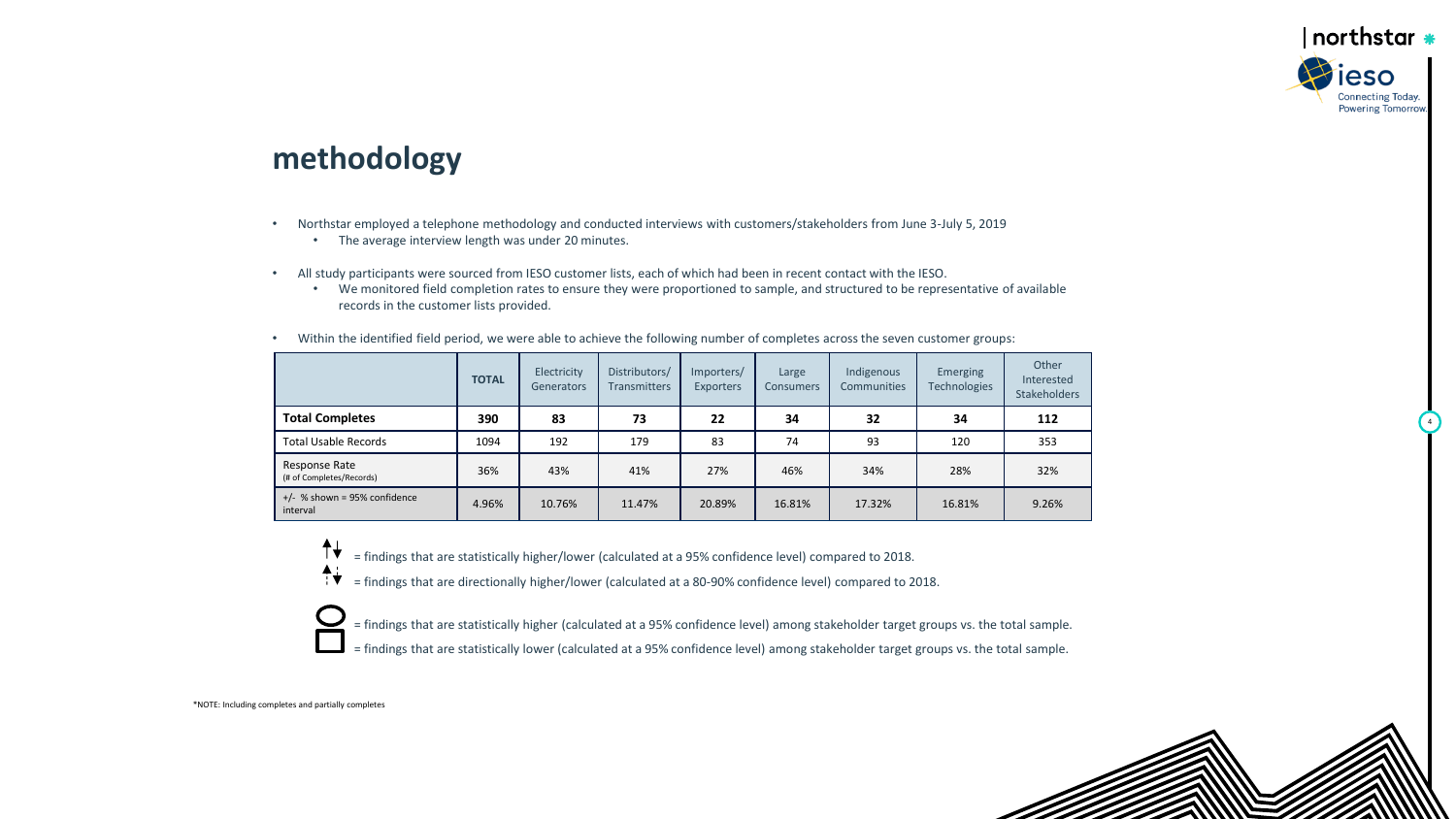

## **executive summary**

**distillation of findings & implications for IESO**

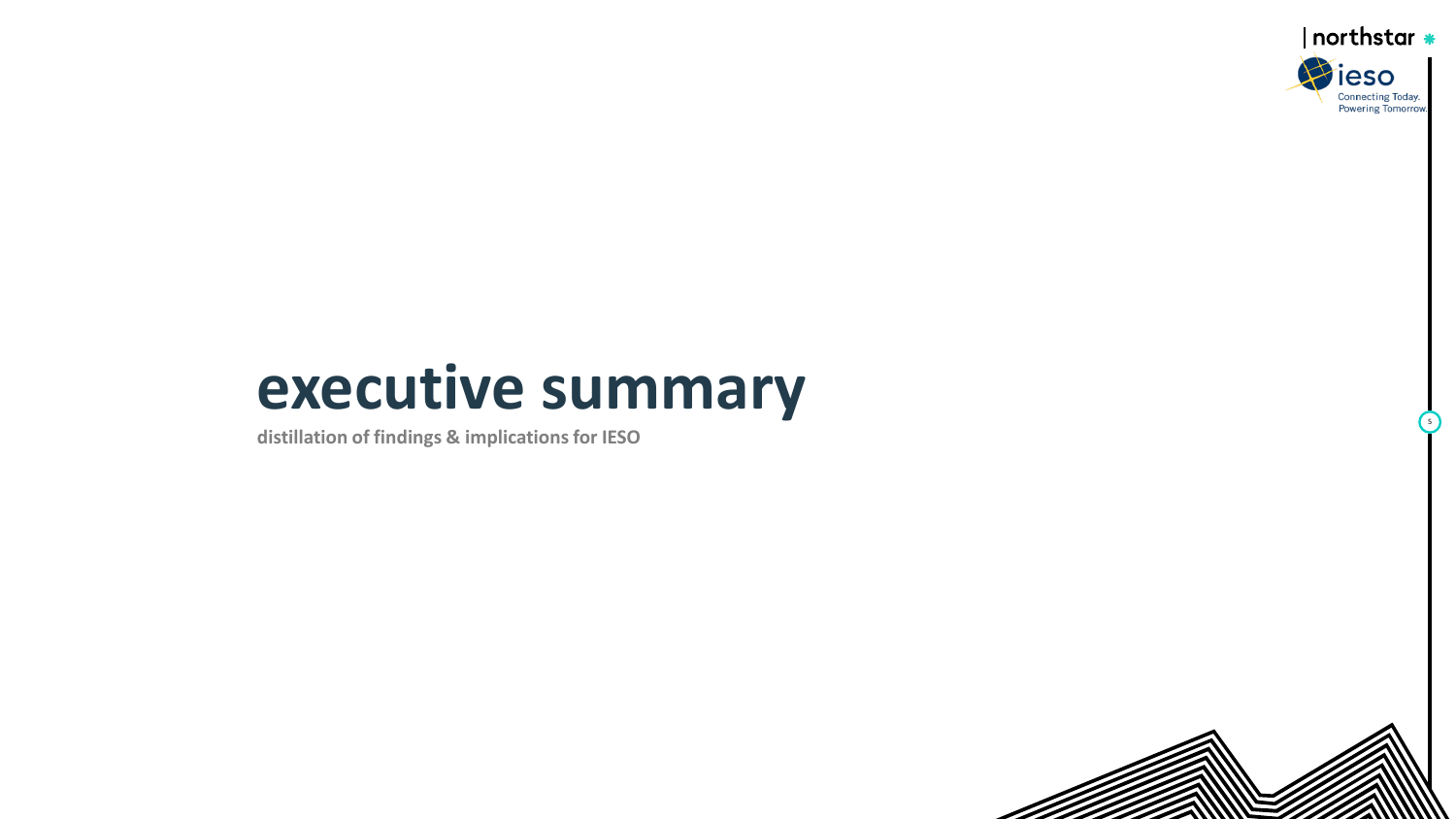

## **executive summary**

#### **Stakeholder Mood**

- The IESO goodwill account (favourability and satisfaction) remains stable over the past four years. The slight downward trend seen from 2016 to 2018 has stabilized this year – a positive sign but there is still a need to monitor these metrics.
- With respect to corporate goals, the IESO is rated lower this year on 1) ensuring a reliable electricity future, 2) operating and shaping the system efficiently and transparently, 3) enabling innovation, 4) showing effective resource planning, and 5) operating the grid independently. This growth in negativism needs to be monitored.

#### **Engagement Score**

- Remaining stable over the past four years, seven-in-ten (71%) stakeholders say that their experience with the IESO's engagement process **is meeting their expectations**.
	- Distributors, generators and large consumers however, show an increased concern with more saying their experience has fallen below their expectations.
- While perceptions of the **IESO staff commitment** to engagement remains strong and unchanged (over 50% rate it 8-10), a gradual decline is seen since 2016 (61%).
- The IESO engagement process continues to be **relevant** to over two-thirds of stakeholders, holding steady with previous years.
- Overall **satisfaction** with the IESO engagement process sees a gradual increasing trend since 2017 going from 44% to 50% of stakeholders rating it 8-10.

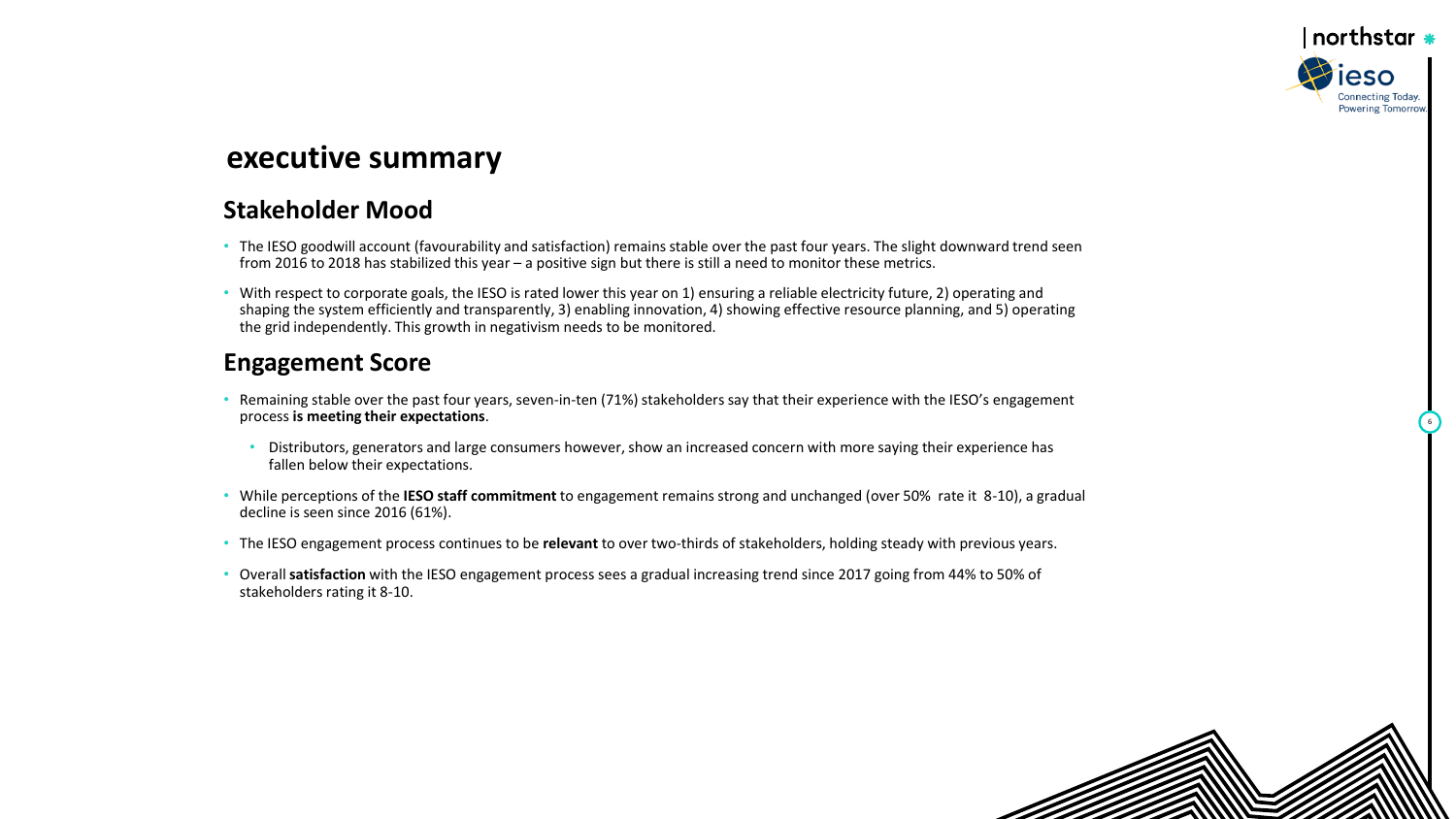## ∣ northstar ∗ **Connecting Today Powering Tomorrow**

7

## **executive summary Engagement Process**

- Across the range of communication channels available from the IESO, **the website** has the highest combined level of awareness and use. **Direct emails** follow the website closely for awareness and use but have the highest effectiveness.
- Webinars have gained in awareness from 2018 while working groups and stakeholder advisory committee receive relatively high awareness but lower levels of effectiveness, which further decreased this year.
- The IESO Electricity Summit was well received this year with gains are in awareness, participation, and effectiveness. Directional gains are also seen for the Regional Electricity Forum, however, effectiveness is still low. When properly executed, **these gatherings are proving a highly effective engagement tool.**
- Social media awareness and use remains relatively low while conversion to effectiveness continues to decrease this year.

#### **Engagement Experience**

- Seven-in-ten stakeholders believe that their experience with the IESO's engagement has met their expectations in 2019.
- Stabilizing from last year's increase, one-third of stakeholders continue to engage with the process in order to advance their own business needs, as opposed to **both** advance interests and learn from others. Generators and Importers/Exporters in particular are focused on their own needs.
- While 80% believe that engagement has led to effective change for stakeholders, this sentiment has been softening since 2016 (85%) especially among generators and large consumers.
- Three-quarters of stakeholders believe that engagement efforts have led to effective change in the electricity sector, declining from last year (81%).
- Less than half of stakeholders strongly believe that the IESO pays attention to the outcomes of its engagement efforts, aligning with 2018.

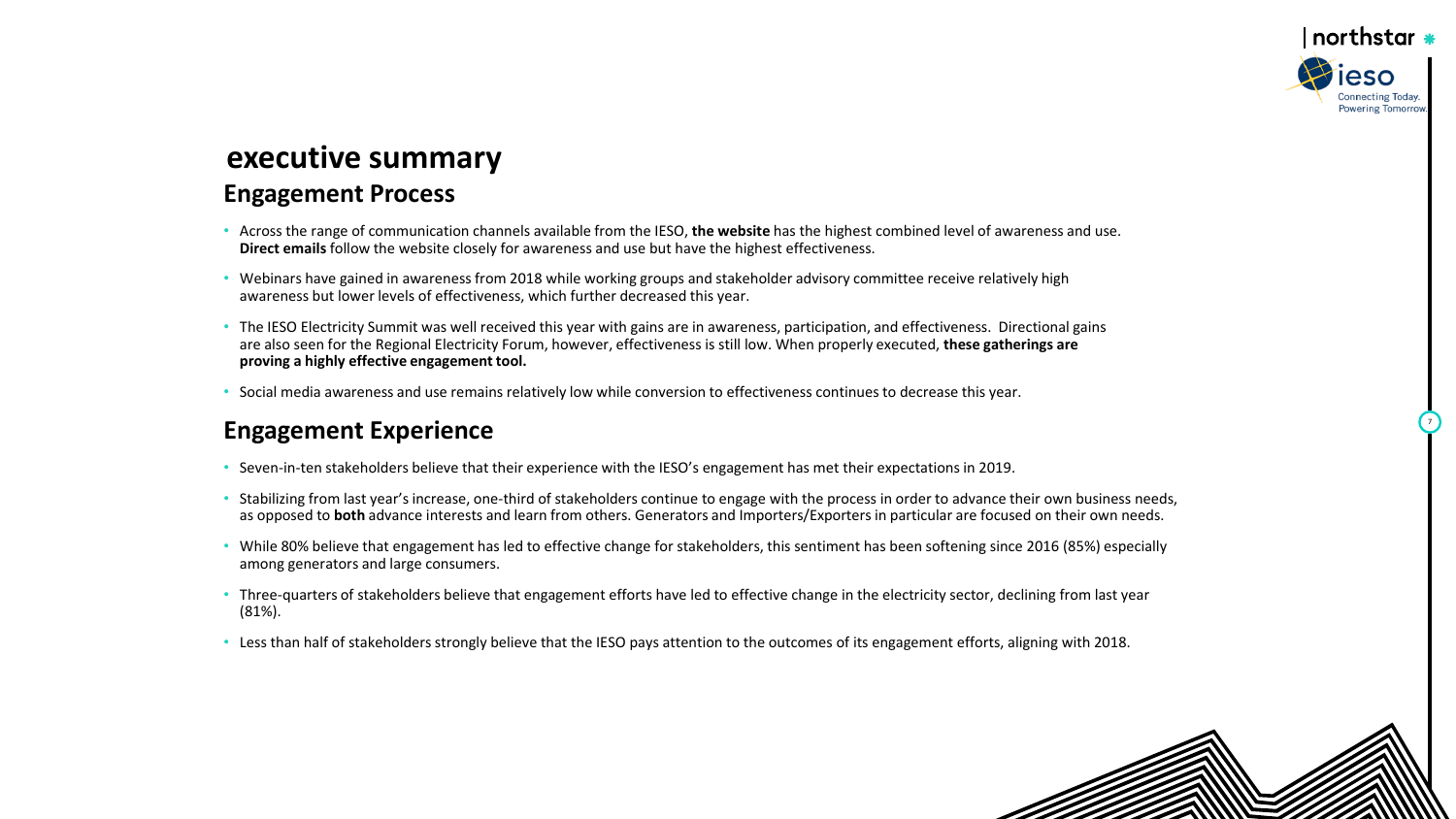

#### **executive summary**

#### **Market Renewal**

- Over 80% of stakeholders claim to be aware of the Market Renewal initiative, a significant increase from last year. The highest levels are seen among generators and importers/exporters.
- Over one-quarter actively participate in the Market Renewal working group, again increasing from 2018. Conversely, 51% monitor or do not pay attention to the initiative especially among distributors and emerging technologies
- The IESO receives high ratings for offering sufficient Market Renewal participation opportunities (86%). However, among those who participated, 60% say their expectations were met, a slight decline from 2018 (72%).
- In terms of satisfaction with the Market Renewal efforts, it remains steady with mediocre ratings of 59% rating it 4-7.
- Again on par with last year, four-in-ten stakeholders positively rate the IESO's Market Renewal effectiveness of input gathering. Further, just over one-quarter rate the IESO use of stakeholder input for decision-making at 8-10.
- By using a metric similar to the composite satisfaction score, Market Renewal receives an overall rating of 66, consistent with the overall composite satisfaction score (67).

#### **Special Community Questions**

- A series of additional questions were asked of indigenous communities. Results are as follows:
	- 78% of respondents have dealt with the IESO First Nations and Metis Group.
	- Nearly nine-in-ten are satisfied with their service experience.
- Email is the most common interactive channel used by the Indigenous Communities followed by in-person regional meetings.

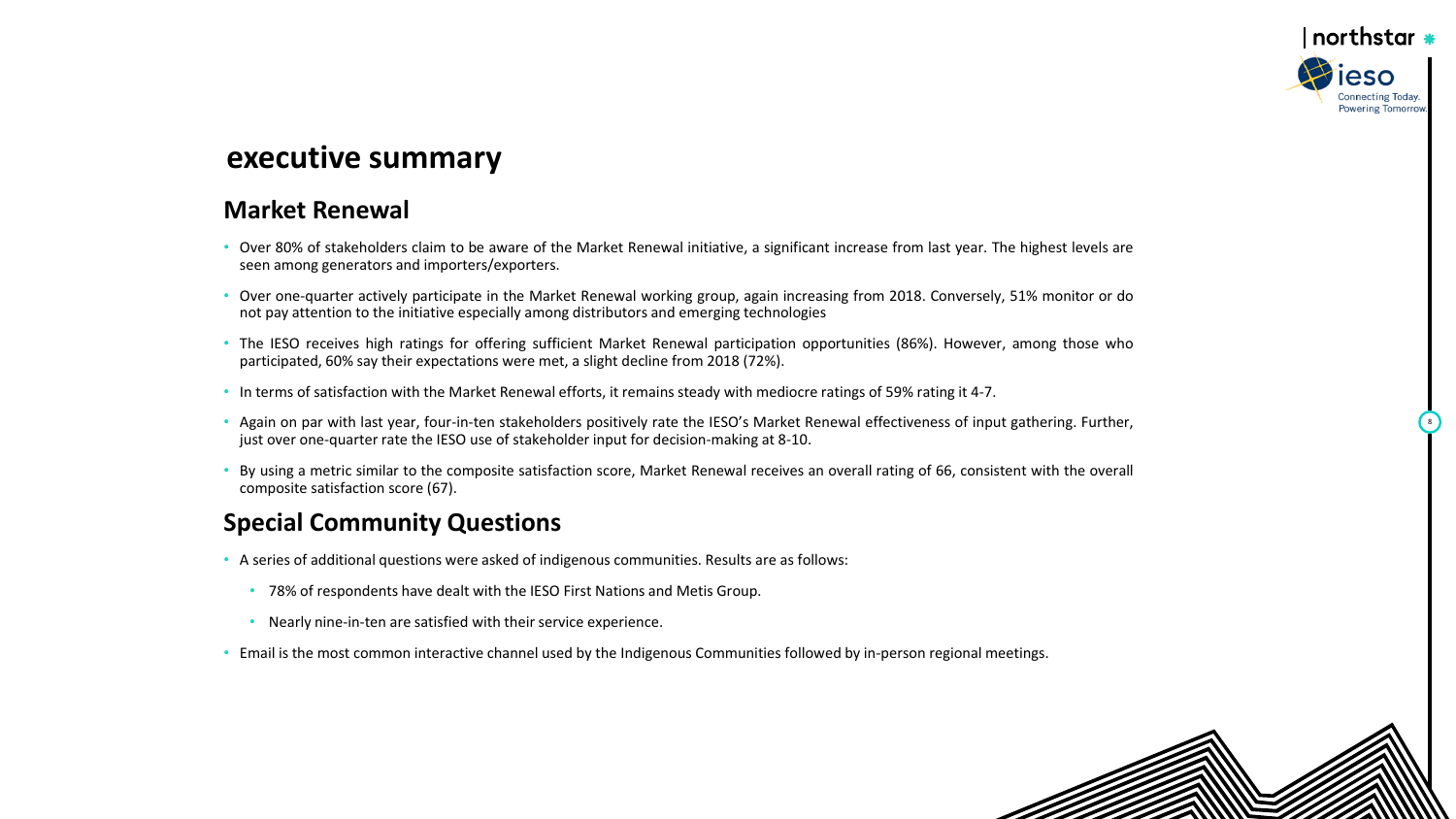

## **executive summary**

#### **Implications for the Future**

- There was less alignment among stakeholders this year on areas of improvement, though three areas become apparent:
	- Generators, Distributors, and Large Consumers in particular believe that IESO *Information quality* needs to be improved.
		- By providing more transparency, as well as operating and shaping the electricity system and market in a transparent manner.
	- Importers/Exporters, Indigenous, and Other Interested Stakeholders feel *Transparent leadership* needs improvement.
		- By providing stakeholders with the rationale for decisions and explaining how stakeholder input was used in decision-making.
	- Importer/Exporters, Large Consumers, and Emerging Technologies feel *Energy sector evolution* needs improvement.
- Included in the *Transparent leadership* theme are actions, such as clearly communicating outcomes, considering lessons learned, balancing sector interests in decision-making, providing rationale for decisions, and explaining how stakeholders' input was used, which is rated particularly low.
	- This can be clearly tied to the low ratings of "transparent" and "Operating and shaping the electricity system in a transparent manner" which fall under the *Information quality* objective.
- The IESO receives the strongest ratings for its *Corporate attitude/behaviour*, a positive sign as it is a key driver in overall satisfaction.
	- All stakeholder groups believe that Corporate attitude/behaviour set of attributes must be sustained.
	- Indigenous Communities and Emerging technologies also rate the Stakeholder alignment theme strongly and indicate this must be maintained.